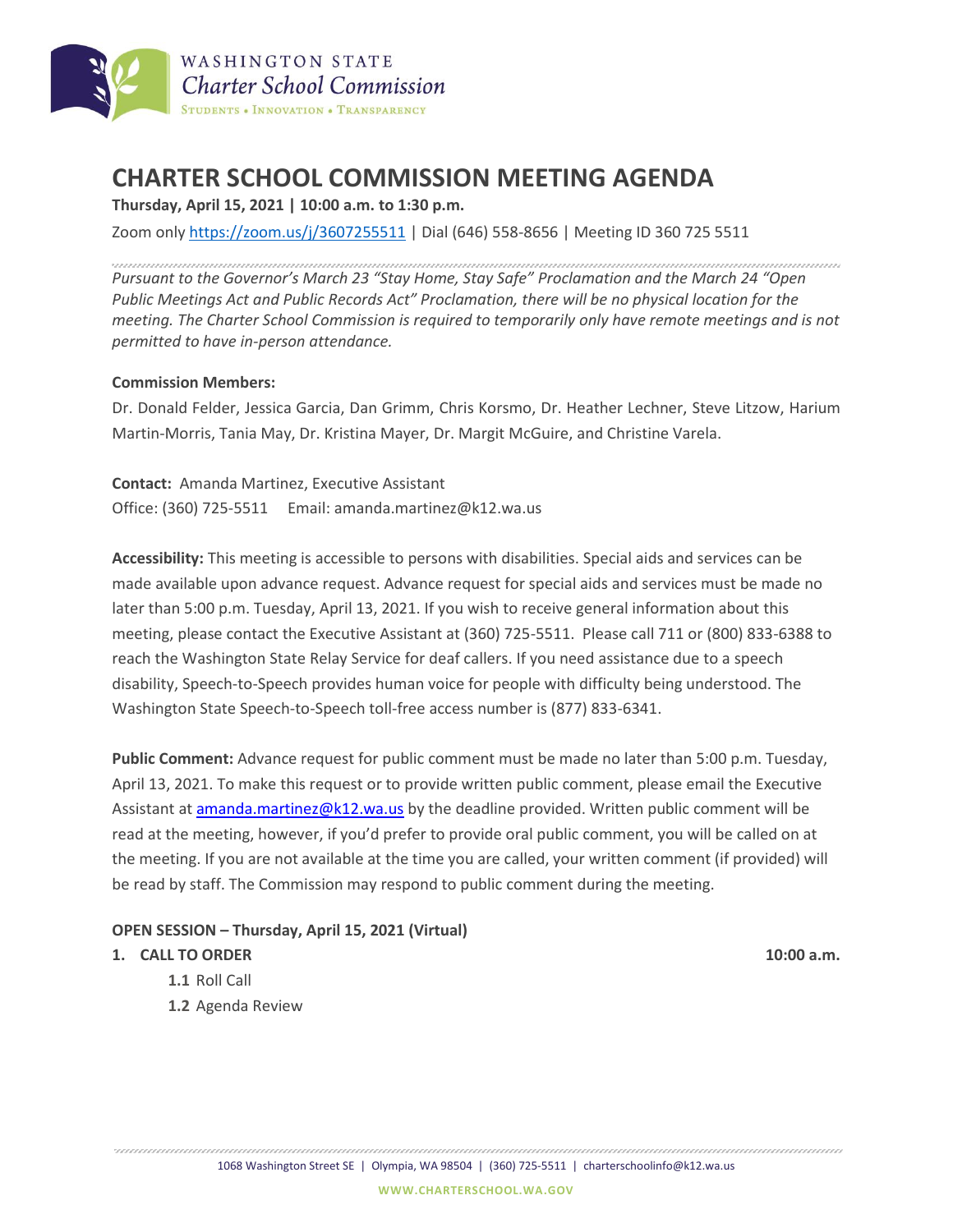## **2. CONSENT AGENDA**

The purpose of the Consent Agenda is to act upon routine matters in an expeditious manner. Items placed on the Consent Agenda are determined by the Chair, in cooperation with the Executive Director, and are those that are considered common to the operation of the Board and normally require no special board discussion or debate. A board member may request that any item on the Consent Agenda be removed and inserted at an appropriate place on the regular agenda. Items on the Consent Agenda for this meeting include:

- Approval of Minutes from:
- March 11, 2021 Meeting
- Standing and Ad-hoc Committee Minutes

|    | 3. PUBLIC COMMENT                                                                                                                                                    | 10:10 a.m.   |
|----|----------------------------------------------------------------------------------------------------------------------------------------------------------------------|--------------|
| 4. | <b>CHAIR REPORT</b><br>4.1 Establishing an Executive Director Search Discussion and Consideration<br>4.2 Memo to Charter Public School Board of Directors Discussion | 10:40 a.m.   |
| 5. | <b>EXECUTIVE DIRECTOR REPORT</b>                                                                                                                                     | 11:00 a.m.   |
|    | 5.1 General Updates                                                                                                                                                  |              |
|    | <b>5.1.1 COVID-19</b>                                                                                                                                                |              |
|    | Annual F1 Reminder<br>5.1.2                                                                                                                                          |              |
|    | 5.2 Follow Up: School Re-Opening Plans                                                                                                                               |              |
|    | 5.3 Alternative Learning Experience Programs and Charter Public Schools                                                                                              |              |
|    | 5.4 Impact   Salish Sea Elementary Corrective Action Process Overview                                                                                                |              |
| 6. | <b>AGENCY RULES UPDATES CONSIDERATION</b>                                                                                                                            | $11:45$ a.m. |
| 7. | <b>RENEWAL CONTRACT CONSIDERATIONS</b>                                                                                                                               | 12:20 p.m.   |
|    | 7.1 Rainier Prep                                                                                                                                                     |              |
|    | 7.2 Spokane International Academy                                                                                                                                    |              |
|    | 7.3 Summit: Olympus                                                                                                                                                  |              |
|    | 7.4 Summit: Sierra                                                                                                                                                   |              |
| 8. | <b>TRANSITIONAL KINDERGARTEN APPLICATIONS CONSIDERATIONS</b>                                                                                                         | 12:40 p.m.   |
|    | 8.1 Impact   Commencement Bay Elementary                                                                                                                             |              |
|    | 8.2 Impact   Puget Sound Elementary                                                                                                                                  |              |
|    | 8.3 Impact   Salish Sea Elementary                                                                                                                                   |              |
|    | 9. EXECUTIVE SESSION                                                                                                                                                 | 1:20 p.m.    |